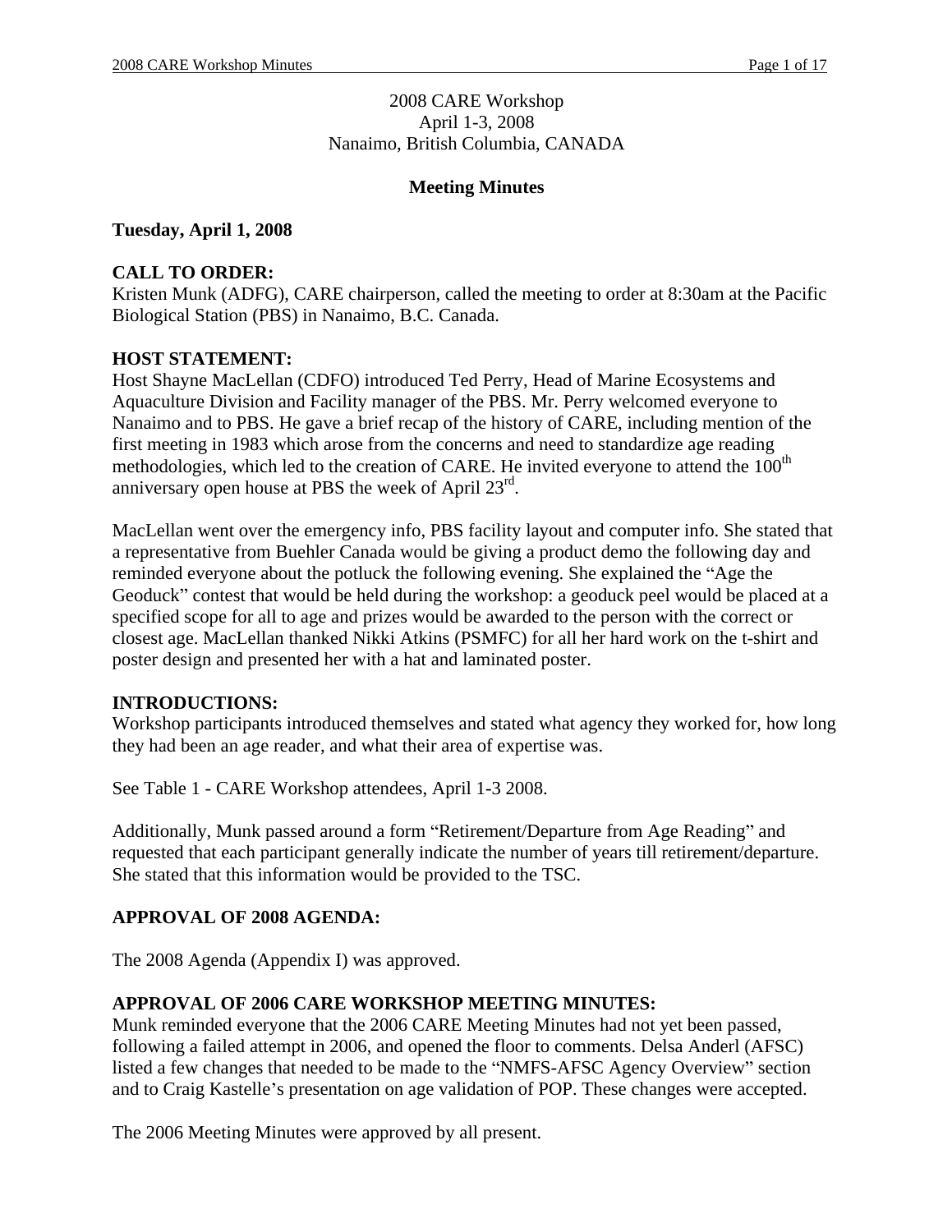### **WORKING GROUP REPORTS:**

**Chair Report - 2007 TSC Meeting and 2006 CARE to TSC Report :** Munk gave a brief overview of the annual TSC meeting in Santa Cruz, CA, May 2007. She reported that the TSC extended their appreciation to all of the age readers for all their hard work. She briefly referenced the TSC-to-CARE recommendation: that the TSC wishes to rely on fishery managers to identify species of concern or interest and instruct their age lab supervisors to communicate to their age readers the necessary age structure exchanges. This recommendation will be expanded on later during discussion of Recommendations.

**CARE Manual and Glossary Working Group:** MacLellan reported that the updates to the manual were almost complete at the time of the 2006 CARE workshop. She worked with John Sneva (WDFW, retired) and Lisa Lysak (ODFW) to finalize the lingcod and Dover sole sections and made an addition to the glossary that arose during work on the Dover sole section pertaining to the term "light/dark boundary". Jon Short (AFSC) assisted MacLellan with placing the updated version of the manual on the CARE website; this version became available December 2006. No progress was made on the "hake section", and no other manual sections have been proposed at this time. MacLellan announced that she would like to step down as chair of the CARE manual.

**Age Structure Exchange Reports:** MacLellan reported that there were 3 exchange samples initiated in 2007 (hake, sablefish, and lingcod) and 3 samples in 2008 (sablefish (2) and yelloweye).

MacLellan restated the protocol for initiating and handling exchange samples and the purpose of structure exchanges. Munk referenced the sections of the CARE Charter pertaining to primary and secondary structure exchanges. The key points were: initiate the exchange well before CARE; only primary exchanges are tracked for CARE; the sample size needs to be manageable; and the results are to be submitted to the Vice-Chair. Munk explained that the previous requirement of precision test data had been dropped, in part because exchange samples were not always "fair tests", that is, samples might be of stocks (growth patterns) which other agency readers were not familiar with, or, not all readers always had access to a freshly burned specimen to age.

Darlene Gillespie (CDFO) suggested that exchanges include good-quality photos if possible. A discussion ensued pertaining to imaging of structures. Munk mentioned that not all specimens (patterns) photograph well. Anderl reported that the AFSC often uses images as an ageing tool where each reader marks the photo with dots to denote annuli, which are hidden for the next viewer. After, the image notations are brought back and comparisons can be made and documented between-readers.

Munk commented on showing an image of a sablefish specimen from a previous CDFO exchange: the very old specimen had a highly cyclic pattern, and when shown to others, they expressed skepticism. That is, while age readers had aged it as >60y, the individuals she showed it to thought 'more like 12': they had enumerated the number of cycles. Munk added that, if a specimen was too old or with a growth pattern too condensed to mark individual annuli, such as her example, the notations on the image could indicate groups of annuli rather than single years.

**CARE Website Working Group:** Short reported that the CARE website had changed from HTML to a program called "Joomla". During the 2006 CARE meeting, the website committee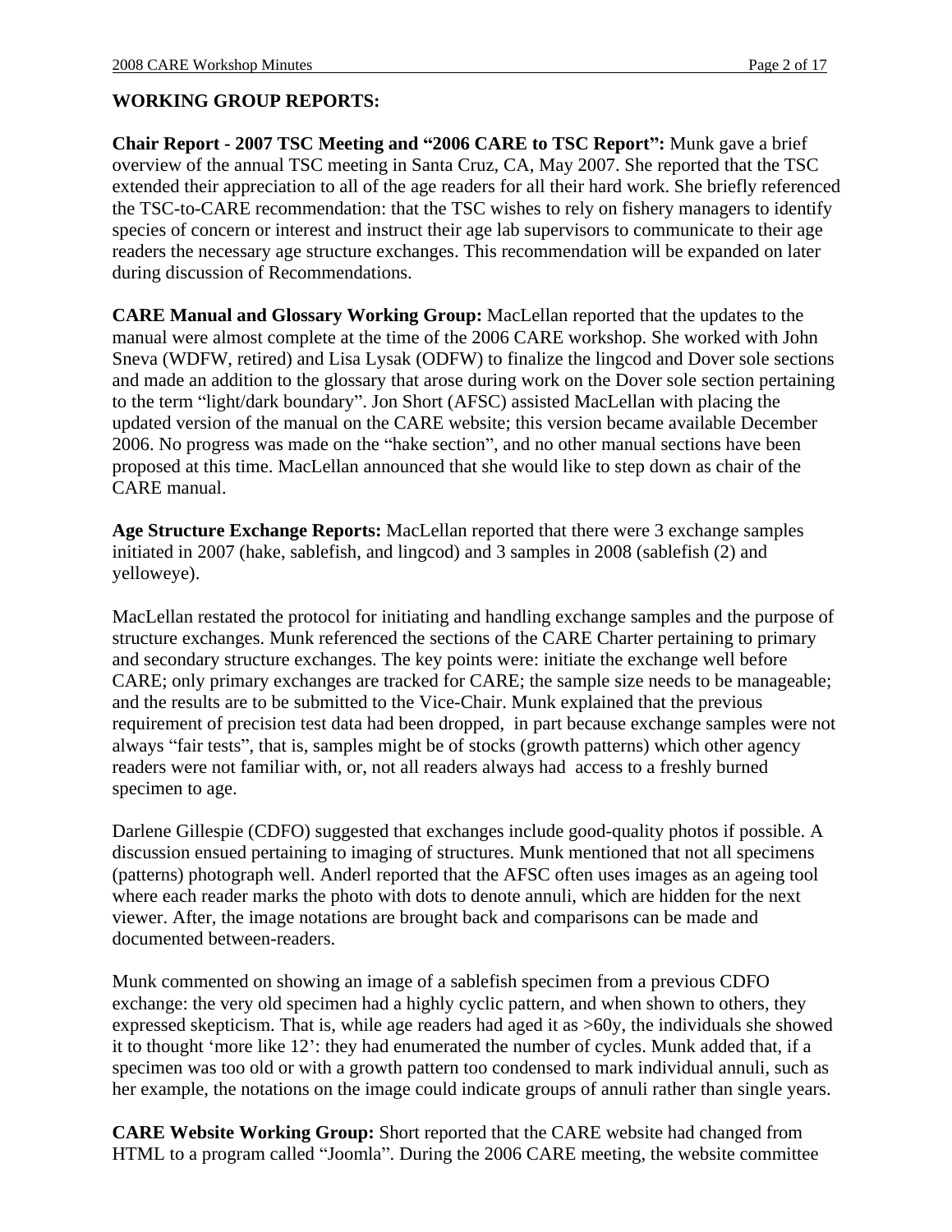was tasked with updating and/or changing the Ageing Methods table to make it more userfriendly; Short displayed this updated table and demonstrated how to navigate through it.

## **TOPICS FOR DISCUSSION/NEW BUSINESS:**

### **Symposia/Conference Overviews:**

**ICES Workshop on Age Determination of Redfish:** MacLellan attended and reported on the ICES Workshop "Age Determination of Redfish" in Vigo, Spain, Aug 28 - Sep 1, 2006.<br>Participants included Germany, Spain, Iceland, Russia, Poland, and Canada. Presentations pertained to the life history of *S. mentella* and *S. marinus* in the North Atlantic, preparation and ageing methods by various agencies, structure exchange results, and age validation. Results from four exchanges concluded there was high bias and low precision for the species, and that ages for broken and burned specimens were slightly lower than specimens that were thin-sectioned. Radiometric results showed ages higher than ages produced using the break and burn method, but confirmed high longevity and slow growth of the species. It was recommended that more exchanges be conducted and another workshop held to discuss interpretational differences between readers and agencies. The next workshop will be held in Nanaimo Sept 2-5, 2008 and will focus on reviewing the results of the most current exchanges, identifying the most appropriate preparation method, identifying sources of ageing error, and determining progress of QC/QA in redfish ageing labs.

**Western Groundfish Conference (WGC):** Willy Dunne (ADFG) attended and reported on the WGC in Santa Cruz, CA, Feb  $4 - 8$ , 2008. The WGC has been held biennially since 1981 and will be held in Alaska in 2010. A total of 110 posters and presentations were given at the conference yet only 4 pertained to pure age determination, including a presentation by Munk on age validation using bomb radiocarbon, and only 15 had the term "ageing" in the title. Forty percent of the posters and presentations mentioned the importance of ageing in regards to stock assessments, marine reserves, and sustainability. Dunne summed up by suggesting age reading labs could benefit by presenting more work involving age reading at future conferences.

Dunne also mentioned that as with the CARE workshop, the WGC occurs in even years, which makes it hard for some CARE members to receive travel funds to attend both. This led to a discussion of moving the CARE workshop to odd years to allow for attendance at both events. Munk tabled the discussion, to be brought up later in the meeting.

Sclerochronology Conference: Munk attended and reported on the 1<sup>st</sup> Annual Sclerochronology Conference in St. Petersburg, FL, July 17-21, 2007. Along with her poster, there was only 1 other otolith presentation, the majority relating to bivalves and oxygen isotope research. The oldest clam species reported on was a 200+ year old *Arctica islandica* specimen. MacLellan and Gillespie from PBS attended the conference.

**Position Titles:** Munk opened the floor for a discussion regarding age-reader position titles. Some examples of titles were: Age-reader, Age Reading Specialist, Sclerochronologist, and Biochronologist. MacLellan stated that the term "sclerochronology" seems to be broadening to include research on fish and shellfish.

A discussion ensued regarding the difficulties of adapting new age-reader position titles. Anderl stated that the Federal Government cannot change position titles. Betty Kamikawa (PSMFC) reported that PSMFC converted to pay banding, which changed the age-reader positions to "technicians" and made the job descriptions less scientific. MacLellan stated that the decision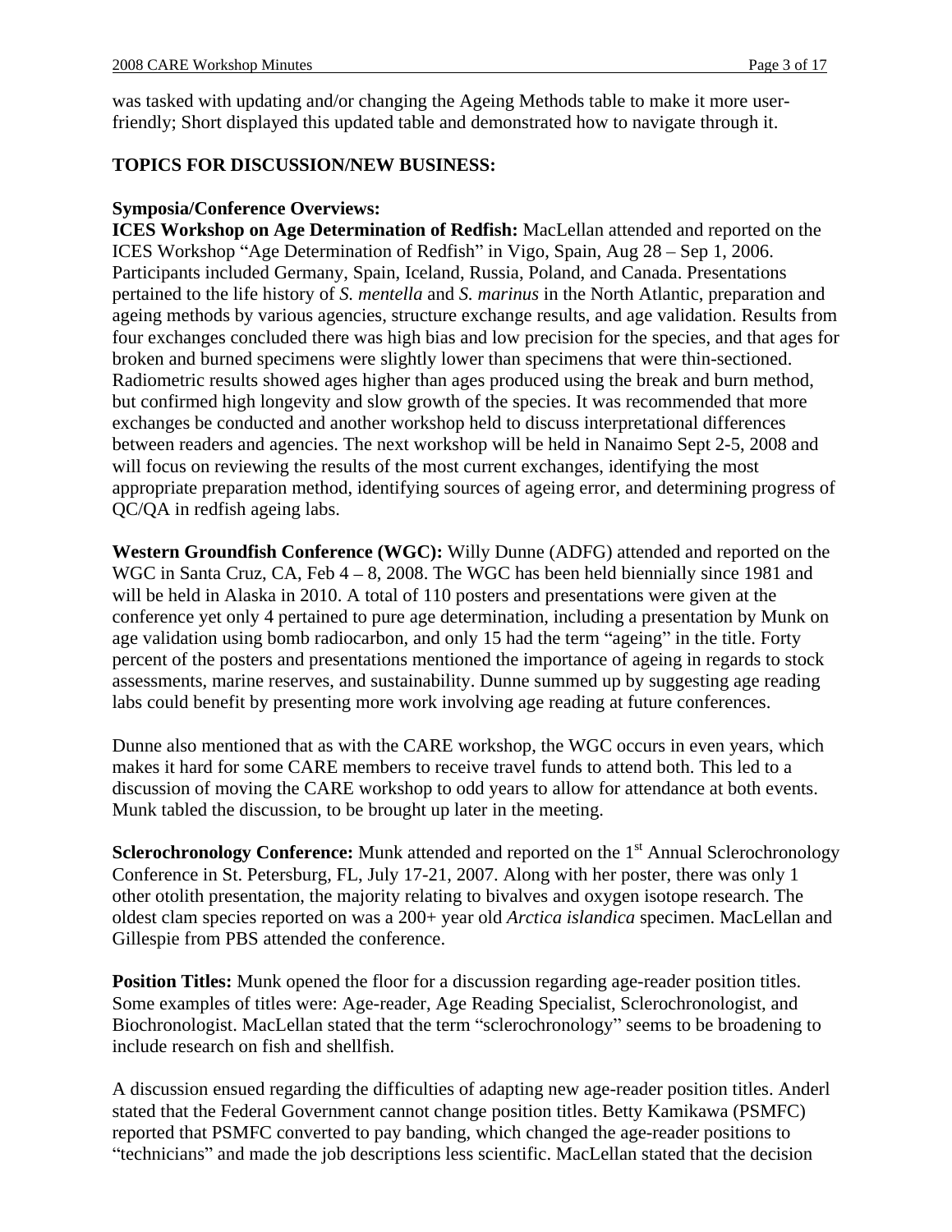lies with managers but that job descriptions should always include the importance of age reading data to fisheries management, as well as the amount of effort and work required to become a knowledgeable age-reader. Munk added that there needs to be a distinction between a production age-reader and an individual who does project-specific age reading. Munk mentioned that she had written and submitted position descriptions for a new ADFG job-class series for Age Reader I, II, and III but that nothing had come of this.

**Marginal increment determinations:** Josie Thompson (ODFW) posed the question of plus growth in black rockfish and whether it varies with latitude. MacLellan reported that they see plus-growth in August but that the amount depends on the species and age of the specimen; they have seen differences in fish collected from the same area. Munk added that there can be differences with depth. MacLellan went on to discuss that the 3 toughest areas for age readers were: the  $1<sup>st</sup>$  year, the transition zone, and the edge. She stated that the key is to be consistent in pattern interpretation and that although the  $1<sup>st</sup>$  year and transition zone interpretation improve with experience, consistent edge interpretation is difficult as it can vary between individuals and years. Munk added that readers also need to be flexible in pattern interpretation. She referenced extremely large growth zones seen in the 1990's that are related to El Nino years. Anderl agreed that AFSC readers have the same problem interpreting the edge, and added that the readers show consistency interpreting edge growth between certain species such as flatfish and mackerel, but little consistency between sablefish, pcod, and Pollock.

break 10:00am 10:20am

"**Joomla 101":** Short expanded on his earlier discussion of the features of "Joomla". From an Information Technology (IT) perspective, the program has many beneficial features: email and print functions built in, search capabilities, the option to view pages in PDF format, automatic language translation, document management abilities, calendars, and web pools. The program also allows any user to edit and update information, which Short then demonstrated. Each piece of information on the website is separate so it can be edited without affecting other areas. Goals for the website include: keeping the information fresh, making documents available to users, archiving old material, and allowing users different levels of access. Short mentioned that the CARE Charter is a new addition to the website.

Short worked with MacLellan and Betty Goetz (AFSC) to update the Species Information table. If a user wants information for a specific species but doesn't want the information for all of the agencies, they can select the details for the species and view information on ageing methods, stock specifics, production numbers, and validation publications. Lance Campbell (WDFW) expressed concern that listing validation publications would lead users to assume that all species had been validated.

**CARE website:** Munk posed the question of changing how the CARE website is cited. She stated that as a living document the website can still be cited as "gray literature" in some journals. Munk suggested that the CARE manual should be cited separately from the website.

Omar Rodriguez (PSMFC) asked about the possibility of including agency presentations/posters and related project work on the website. Munk suggested adding links to agency websites, and Thompson suggested adding image links. A discussion ensued concerning the use of a disclaimer on the website. Munk requested that a working group be formed to write a disclaimer and provide wording for a website citation. Short, Atkins and Gillespie volunteered to write this CARE to CARE recommendation.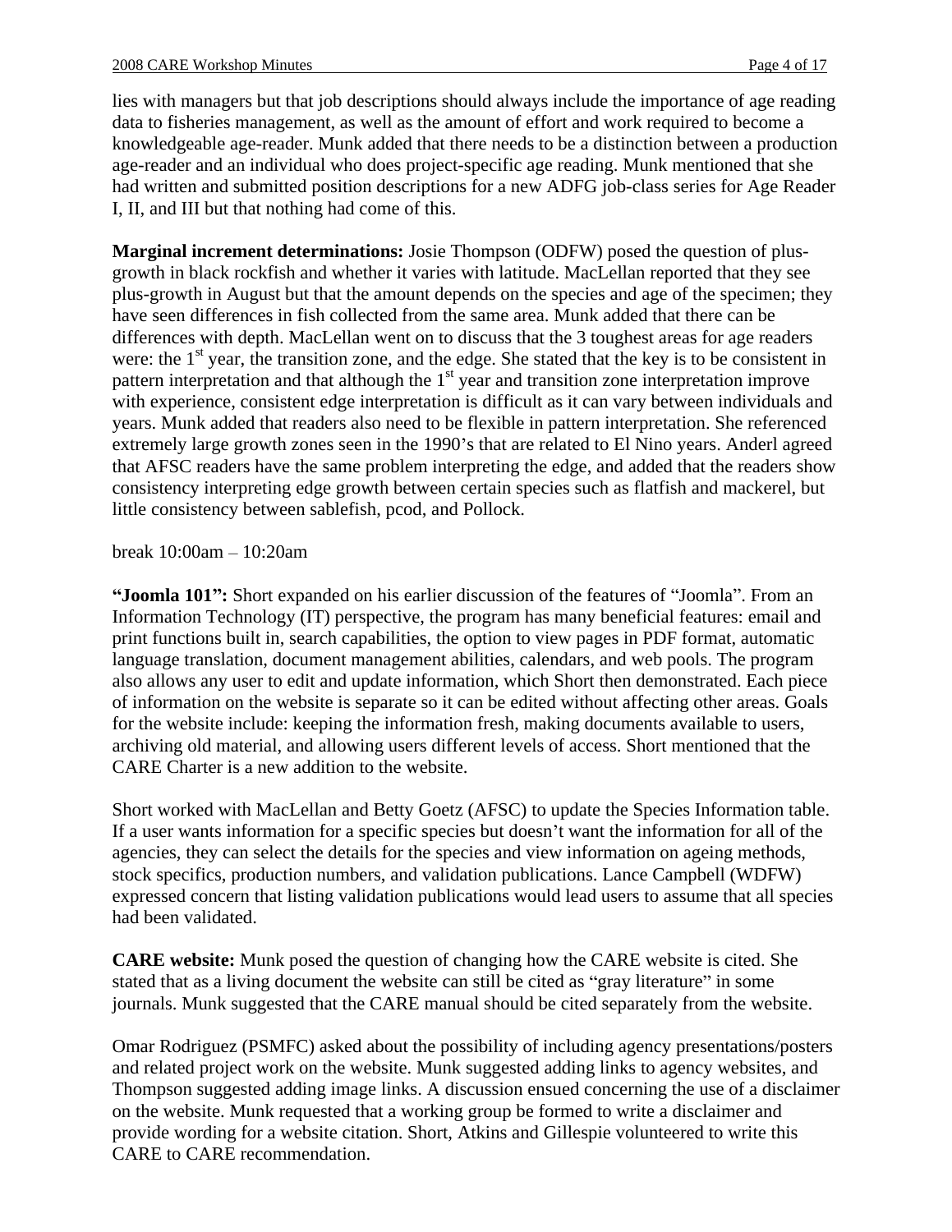**CARE Minutes:** Munk asked for discussion pertaining to expediting approval of CARE workshop meeting minutes. MacLellan stated that 2 years is too long to wait to approve workshop minutes. Munk noted that we should not post minutes to the CARE website or report on them until they have been approved. She suggested that we could approve meeting minutes via email following the workshop; following discussion she asked for a motion. Thompson moved to use email for approving the 2008 meeting minutes; the motion was approved. Munk stated that we would note this with a CARE to CARE recommendation, and insert appropriate protocol language into the Charter.

**Between CARE meeting activity:** Munk requested discussion on conducting inter-agency work between CARE workshops, for example, calibration sessions and structure exchanges. Anderl stated that it is sometimes difficult for AFSC to obtain necessary funding so it may be best to keep training and calibration sessions at the actual workshop. Sonya Elmejjati (ADFG) posed the idea of extending the CARE workshop to allow for more training and calibration time. Munk suggested the members make a CARE to CARE recommendation considering extending the workshop to fit in extra scope work, which would give agencies a chance to include the necessary funds in their budgets. Munk, Patrick McDonald (PSMFC) and Sandy Rosenfield (WDFW) volunteered to write this CARE to CARE recommendation. [Note: This recommendation did not happen.]

**Equipment Reviews:** Munk reported on the Leica KL1500 LCD light unit. She stated that the light unit works great, but that the bulbs blow out more frequently than other units and the cost is \$25 per bulb.

#### **NON-AGENDA ITEMS:**

**Imaging Software:** Anderl asked how other labs use images. She mentioned that the AFSC uses images in their reference collection, for reader training, and to help clear up discrepancies between readers. Atkins reported that PSMFC uses Adobe Photoshop Elements. Thompson reported that ODFW uses Image Pro Plus. Steve Wischniowski (IPHC) reported that they use a Leica camera to take photos and Leica Applications Software (LAS) that allows the images to be manipulated.

**Moving CARE to an odd year rotation:** Munk returned to the previously raised topic of moving the CARE workshop to the year opposite the Western Groundfish Conference. She suggested that the adjustment year could be 2009, CARE would next meet in 1 year, and that the biennial rotation would then recommence. Munk requested a motion; Dunne moved to change CARE to the off year from the Western Groundfish Conference. The motion was approved. Munk stated that this would be documented with a CARE to CARE recommendation.

#### **AGENCY OVERVIEWS:**

**CDFO:** MacLellan reported that PBS is responsible for production ageing for the Pacific Region. Currently there are 10 people on staff, but some of the long-term age-readers will be retiring in 2-5 years. They second-read 20% of groundfish and salmon age structures, and 10% of herring age structures. Current projects include geoduck chronology and bomb radiocarbon research, shellfish preparation technique research, documentation of lab methods and protocols, redfish structure exchanges, data security, and collaboration with ADFG on a Chinook salmon reader comparison study. PBS is also working on projects for the 2009 International Otolith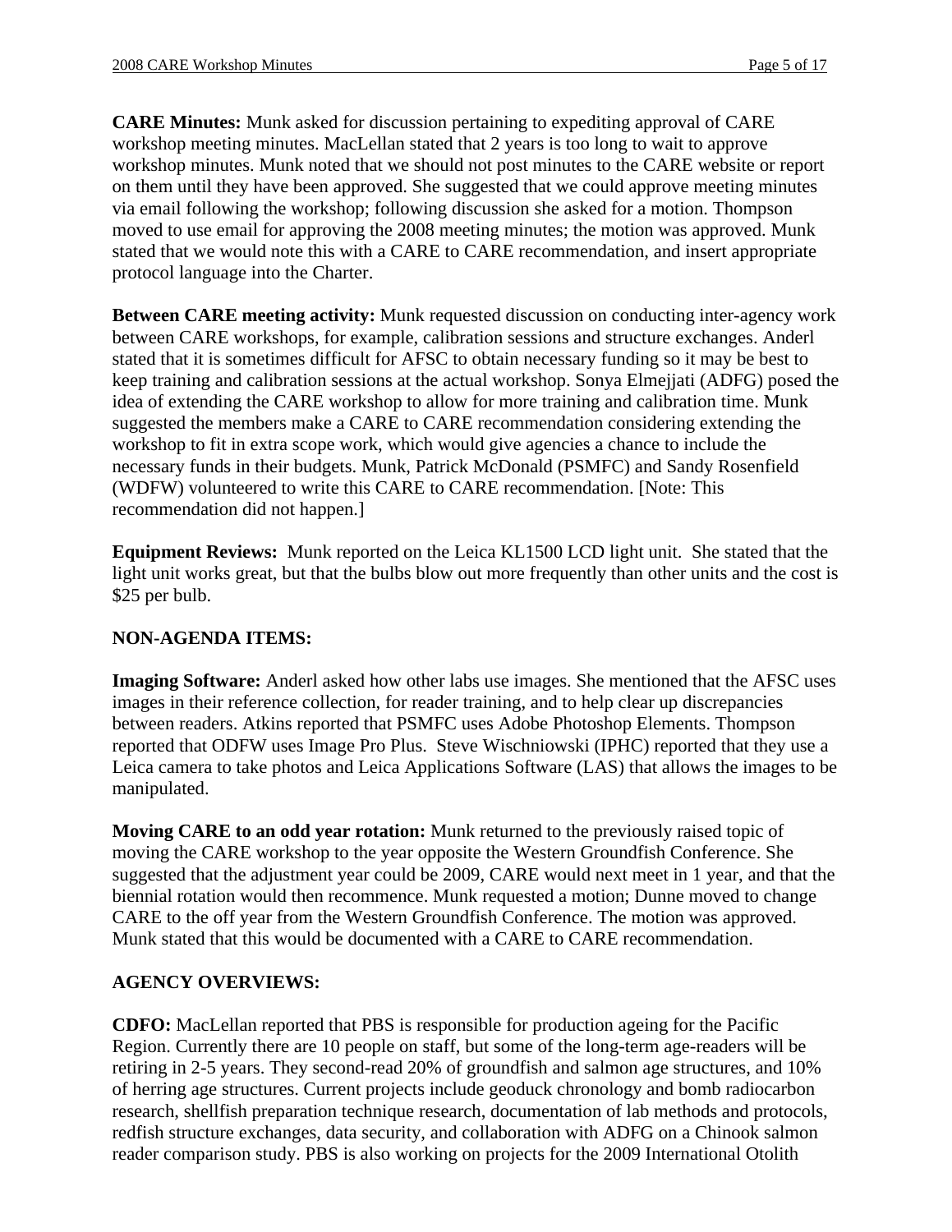Symposium, and will be attending the upcoming "Ameri-dendro Conference" in June 2008. Upcoming events at PBS include the 100<sup>th</sup> anniversary Open House (April 23-27) and ICES Redfish Workshop in September.

lunch  $11:45a.m. - 1:15p.m.$ 

**IPHC:** Joan Forsberg (IPHC) reported that the IPHC ages 30,000+ otoliths per year using the break and bake method, and second-reads 10% of the otoliths. The otoliths are stored in glycerin. All of the ageing must be completed by mid-Oct because the stock assessment uses current age data. Some of the sampling of IPHC halibut is conducted by ADFG. The mean age of halibut aged by IPHC is 12-15 years. Maximum age of Pacific Halibut from the Gulf of Alaska was validated using bomb radiocarbon (Piner and Wischniowski 2004).

Steve Wischniowski reported on current Marginal Increment Analysis (MIA) research. The goal is to standardize edge interpretation by determining when deposition of the annulus occurs and where it is first laid down. The study compares age and growth of juvenile halibut (0-3 years) from the Queen Charlotte Islands, Gulf of Alaska, and Bering Sea in order to document differences by latitude. The study includes measuring "growth checks" on adult otoliths and conducting elemental analysis on juvenile otoliths. Future work includes; collecting adult female halibut during winter while they are on the spawning grounds to determine site fidelity, and collaborating with Craig Kastelle to validate age of Bering Sea halibut using bomb radiocarbon.

**ODFW:** Thompson reported that she is the main age-reader for her lab, with 1 additional person working part-time for 3 months. Current work includes organization and sample inventory, completing the framework for a new database for recreational fisheries data, and completing an aurora rockfish chronology. Future work includes: production reading for stock assessment, with species of interest identified as black rockfish, cabezon and possibly spiny dogfish; entering past and current data into the recreational fisheries database; standardizing a QC program for the lab; and working on a greenling sample type comparison with the other ODFW age reader.

**NMFS-AFSC:** Anderl reported that the AFSC has two production ageing team leaders: Betty Goetz oversees Bering Sea and Aleutian Islands Pollock and rockfish, while Anderl oversees Gulf of Alaska sablefish, Pollock, and pcod. Craig Kastelle is the age validation specialist and does project-specific age reading. Charles Hutchinson handles ageing of new and difficult species, which includes determining the best methods for sample preparation and ageing. Jon Short is the IT Specialist. The AFSC is currently working on writing an age-reading manual and building a reference collection. They have completed validation studies for POP, Northern rockfish, yellowfin sole, and Dover sole. In 2008, they will begin a known-age sablefish study and validation studies using bomb radiocarbon on shortraker rockfish, giant grenadier, and kelp greenling.

**NMFS-NWFSC/PSMFC:** McDonald reported that they have 5 full time age readers and production age 25,000+ structures per year. Production ageing is dependent on stock assessments and current species aged include sablefish, POP, Dover sole, dark-blotched rockfish, canary rockfish, and petrale sole. The PSMFC age readers attended the 2008 Western Groundfish conference.

**WDFW:** Rosenfield reported that they have 3 age readers who production-age both freshwater and marine species. Herring and shellfish are also aged by WDFW but in a separate unit. Production ageing is regulated by stock assessments and species aged include yellowtail and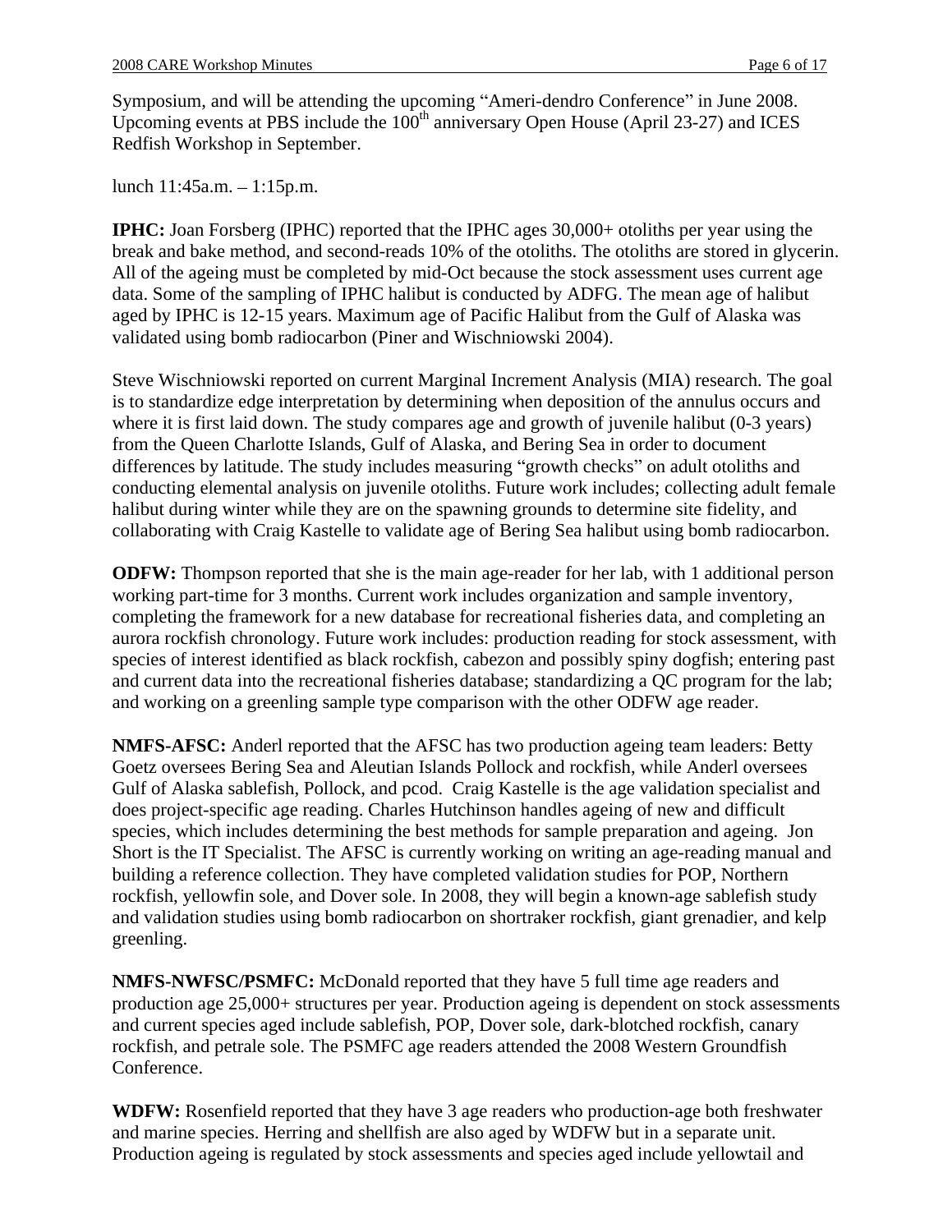yelloweye rockfish, lingcod, dogfish, and sardines. They also age specimens from Puget Sound that are not reported to CARE. Current research includes strontium mark analysis on rockfish salmon**.** [Edit made 5/27/08 per JT/km]

**ADFG:** Munk reported for the 4 ADFG groundfish ageing labs. ADFG is split into 2 divisions: Commercial and Sport fish. Homer has 4 part-time age readers: 2 in Commercial Fish Division and 2 in Sport Fish Division. Kodiak has 2 part-time readers in Commercial Fish Division. The Age Determination Unit (ADU) in Juneau is the statewide ageing lab. The ADU has 1 production age reader (and 2 vacant positions). The ADU receives all age structures from Region 1 (Southeast AK) and only part of the structures collected from Region 2 (Southcentral AK); for example, sablefish, shortraker and rougheye rockfish. She showed a summary table for all ADFG age structures collected and aged, with relative percentage by species. Statewide, over 60% of age data produced are sablefish. Ongoing projects at the ADU include age validation using bomb radiocarbon and building a reference collection.

### **SCIENTIFIC PRESENTATIONS:**

**Using the Dendrochronology Technique of Cross-dating to Accurately Age Pacific geoduck,**  *Panopea abrupta*: Gillespie presented work completed at PBS using the techniques of dendrochronology to cross-date ages of geoduck clams. PBS took over ageing of geoducks in 2003 using the traditional ring-count method. Geoducks are long-lived (>150 years) and slow growing, and are a key component of Pacific fisheries with a value of over \$30 million. During the life-span, environmental signals are recorded in their growth pattern that can be compared to previously known signals recorded in tree rings. These signals can be identified and compared between geoducks within a population such that an exact date of birth and subsequently the age of each geoduck specimen can be accurately determined. This research has applications in climate reconstruction, oceanic variability, and age validation.

The objectives of the study were to: 1) compare the cross-dated age to the ring-count age of geoducks using a pre-existing chronology; 2) investigate how far the chronology could extend geographically; and 3) evaluate the advantages of using cross-dating rather than traditional ageing methods. The results of the study showed that 72% of the specimens were underaged by traditional ring counts; some strong year classes and recruitment events were entirely missed by annual ring counting; the application of cross-dating using the known signature years became more difficult the further the specimens were collected from the chronology site; and though the cross-dating method is only slightly faster than the traditional method, quality and precision of the age data were greatly improved.

Since the study, PBS and Dr. Bryan Black (Hatfield Marine Science Center) have collaborated on the completion of 4 more geoduck chronologies from the Pacific Coast.

Future work includes; building a catalog of chronologies; assisting with future chronology development; cross-dating historical samples in order to improve age data; using the method to production age current and future geoduck samples with subsequent improvement in precision and accuracy; and attempting to use the method on ageing other long-lived, slow-growing species such as rockfish.

**Bomb radiocarbon at the AFSC:** Anderl reported on Craig Kastelle's age validation work using bomb radiocarbon for POP, yellowfin sole, and Dover sole. Atomic bomb-testing during the 1950's and 1960's resulted in increased  ${}^{14}$ C in the water column as a result of atmospheric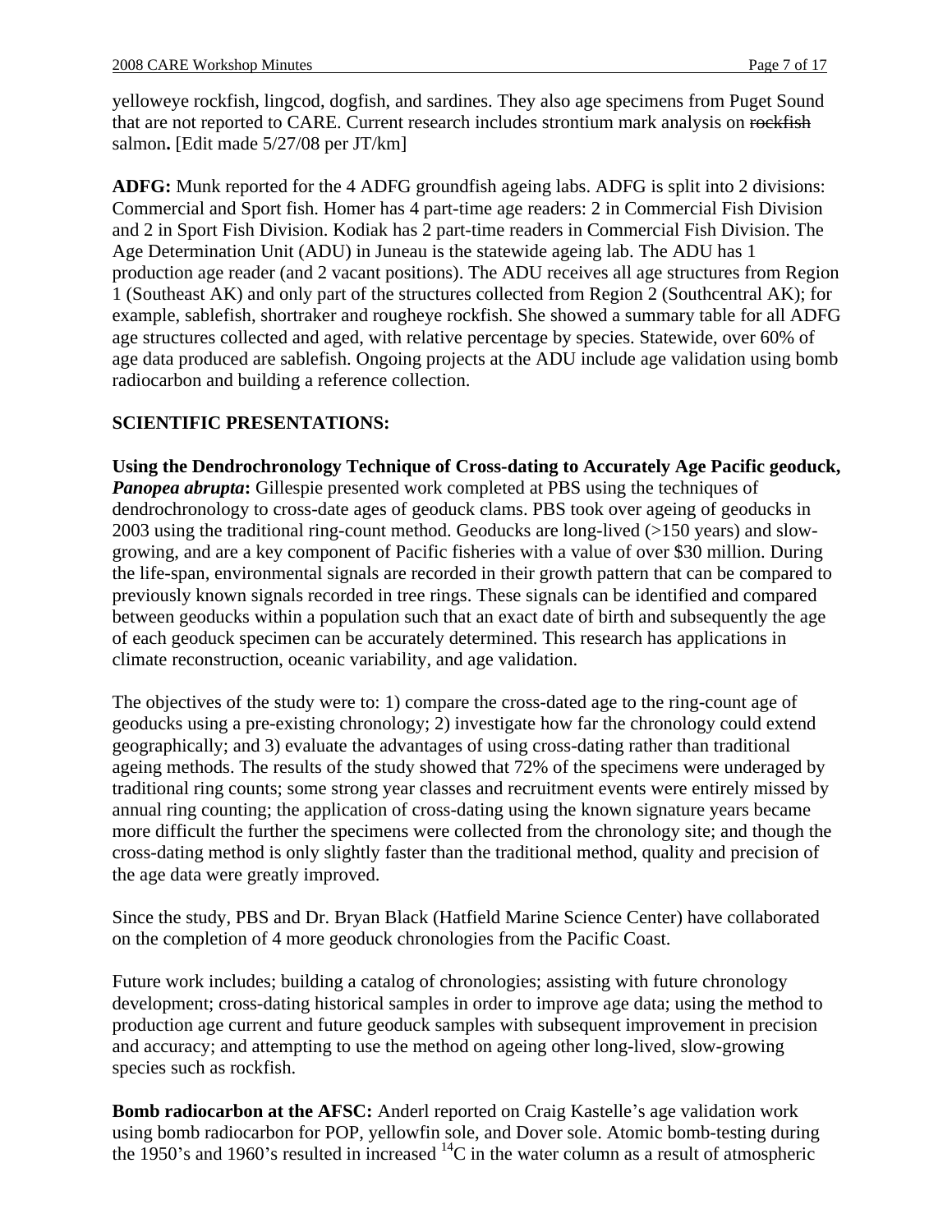fall-out and terrestrial run off. Kastelle used the previously determined reference curve for Pacific halibut to compare results for both species. One key assumption in doing this is that reference standards and the chronology specimens received the same  $14C$  input from the same area. The POP and yellowfin chronologies showed several specimens that appeared to be under aged. Due to the confidence in the age determinations for those specimens, a possible explanation for the phase shift is that those fish came from a different area with different  $^{14}C$ input. The yellowfin specimens that appeared to have been underaged could be explained by the fact that they were collected from the Bering Sea and the comparison halibut reference curve is for the Gulf of Alaska.

Future work includes creating a reference curve for the Bering Sea.

A discussion ensued when Wishchniowski pointed out that it has been reported that 30% of  ${}^{14}C$ uptake comes from diet, which could also cause a phase shift.

**Bomb radiocarbon at the ADFG-ADU:** Munk reported on age validation work completed at the ADFG-ADU using bomb radiocarbon (BRC). Advantages of this validation method include greater resolution  $(\pm 2y)$ ; <sup>14</sup>C is directly measured, one fish = one <sup>14</sup>C value; there is a small range of "nonambiguous" years (1959-1965); and processing is cost effective (\$450 per specimen).<br>Assumptions include uniform mixing of the surface layers and uniform uptake of  $^{14}C$  in the otolith.

Thus far, BRC validation effort has been made for sablefish, several rockfish species, and geoduck. The highest age currently validated for each species based upon the "discrete bomb" radiocarbon years", is as follows: sablefish  $(n=10)$  48y, dusky  $(n=8)$  44y, black  $(n=9)$  43y, tiger  $(n=9)$  46y, red-banded  $(n=6)$  43y, rougheye  $(n=2)$  40y, shortraker  $(n=1)$  41y, and geoduck  $(n=3)$ 41y.

Two lingcod specimens were analyzed for  ${}^{14}C$ , however, despite the fact that the values fell precisely on the  $^{14}$ C curve, she does not consider these specimens as "validated" because the  $^{14}$ C values occur in the range of "ambiguous" peak values.<br>Future work includes completing sample sizes for red-banded, rougheye, and shortraker

rockfishes, and geoduck; developing full and regional chronologies for dusky and black rockfish; and investigating the slight phase shift seen in the tiger rockfish radiocarbon data.<br>break 2:55pm – 3:15pm

## **NON-AGENDA PRESENTATION:**

**False annuli identification and mapping in juvenile halibut:** Wischniowski reported on the process of lasering across "growth checks" in juvenile Pacific halibut to measure strontium level.<br>Samples were processed at the Woods Hole Laboratory. Only those specimens with a high confidence in the age determination were included in the study. Initial results indicate a correlation between water temperature and strontium uptake. The goal is to use the measurement of the checks in the young fish and relate this to older fish.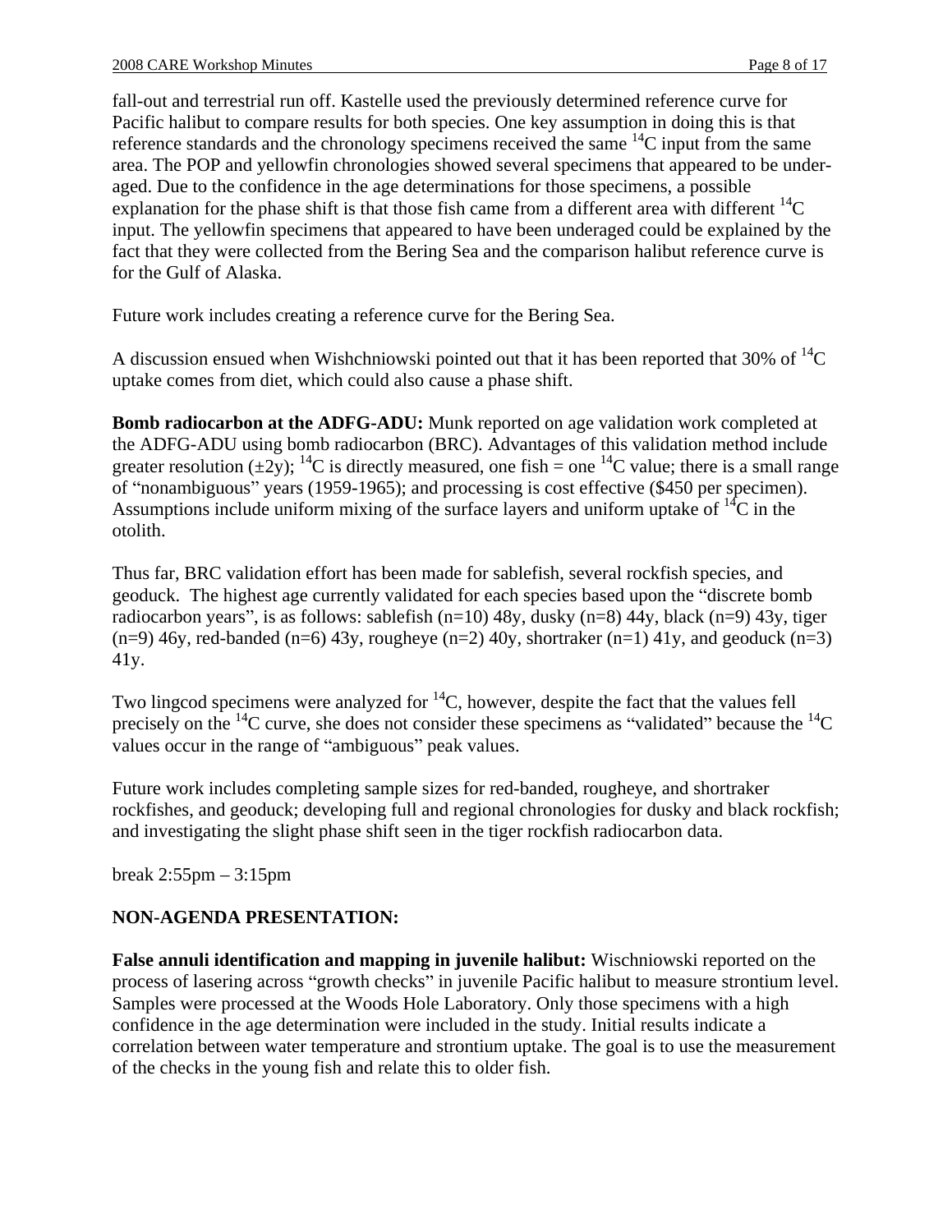## **PROGRESS ON PAST RECOMMENDATIONS**

2007 TSC to CARE 001 "TSC will rely on fishery managers and stock assessment authors to interact directly with their ageing lab supervisors to communicate with CARE for ageing exchanges. TSC appreciates the work of CARE and recognizes that a direct link between the assessment biologist and the ageing lab is the most efficient means of requesting species ageing exchanges."

Rosenfield reported that the 2008 yelloweye exchange was initiated after she was contacted by the fishery managers.

The goal of the recommendation was achieved.

**2006 CARE to TSC 001** "The biennial CARE meetings have been held traditionally at the Seattle NMFS-AFSC facilities. The Pacific Biological Station (PBS), Nanaimo representatives offered to host the 2008 CARE meeting. Two reasons were given for this proposed departure. First, this invitation coincides with the PBS  $100<sup>th</sup>$  anniversary (1908-2008). Second, agency travel policies can prohibit age readers from different participating agencies and labs to attend the CARE meeting at the Seattle AFSC facilities. The CARE requests TSC members to support this recommendation and encourage travel funding. This rotation will allow PBS to share in the hosting responsibilities and for greater CARE participation among their personnel. It would also appropriately acknowledge PBS's substantial contributions to the field of fish age and growth."

The goal of the recommendation was achieved.

**CARE to CARE 001** "The CARE Age Structure Exchange (CASE) table presently identifies inter-agency exchanges occurring on species of interest to the TSC, or other inter-agency calibrations as needed. CARE recommends to itself to modify the CASE table and process. We will continue to track structure exchanges per the CARE Charter, however, we will drop precision test results from the CASE table. We will develop a CASE invoice, accessible on the CARE website. Upon initiating an exchange, the originating agency will contact the CASE coordinator for an exchange id. number. The originating agency will conduct the exchange, fill out all information in the CASE invoice, and submit it to the CASE coordinator upon its completion. The CASE coordinator or designee will update the website to allow linked access within the CASE table. Inclusion of precision statistics is optional."

MacLellan pointed out that the table displaying past structure exchanges needs to be updated; it only displays exchange data through 2004.

The goal of the recommendation was only partially achieved. The CASE invoice still needs to be added to the website.

**CARE to CARE 002** "CARE recommends making changes to the Summary of Age Reading Method, regarding format and information included. The current table info will be split into two tables; one to include "Methods" information (agency, species, method, validation, area, structure, validation and validation citation). The method, validation and citation columns would provide anecdotal information that will be updated. The method column would include all methods used historically or currently and provide dates when methods were adopted. The validation column would indicate method and extent (e.g. all ages, up to age 30, longevity) and the validation citation column would indicate dates and contact. The new  $2<sup>nd</sup>$  table would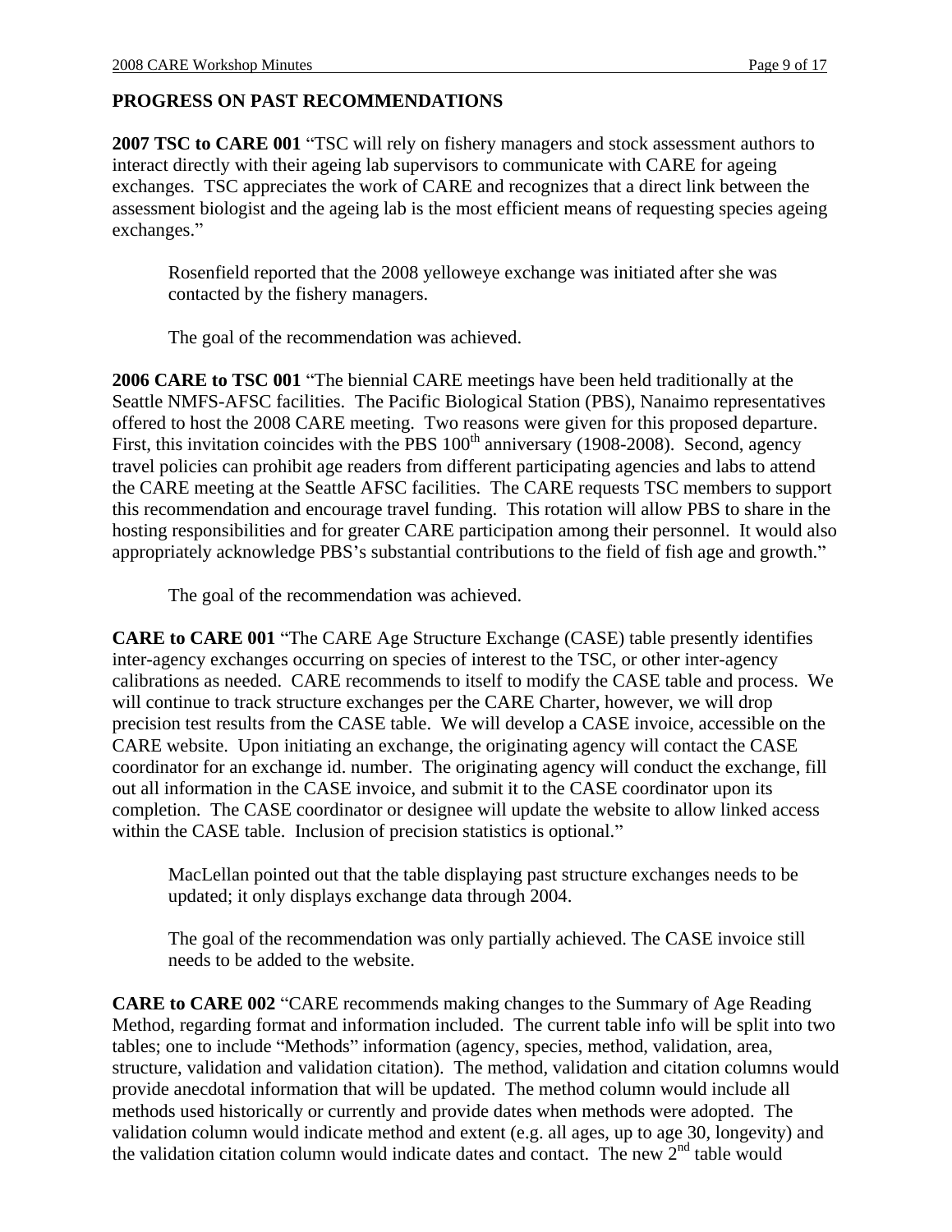include agency, species, calendar year and number of fish per species aged. Total fish and total species aged would be calculated. Number of readers involved per calendar year for all fish aged will also be included. It is recommended that this data would reside on the website and that a small relational database would house the data. A mechanism would be developed to query the database to assess the breadth and depth of expertise for species by agency for all species aged. Development of database will be in small steps. The Vice-chair will be responsible for updating both tables on an annual basis.

A discussion ensued regarding the changes made to the table as a result of the recommendation. MacLellan suggested the sentence "number of readers involved per calendar year for all fish aged" no longer be a goal and the suggestion was approved by all.

The goal of the recommendation was achieved.

Munk expanded on the question previously posed by Campbell (WDFW), pertaining to how users of the website will interpret the "validation" information; specifically will the user think that all data for a species has been validated. Anderl and MacLellan offered multiple suggestions regarding how validation information is displayed: 1) move the validation column so that it no longer identifies a specific agency; 2) remove the sentence above the "Validation Publications" table that states "Ageing validation citations for ...." to allow for additional listings of publications pertaining to the specific species; or 3) create a new validation table that includes agency, validation method, and citation. Thompson volunteered to mock up a table for the members to review.

adjourn 4:20p.m.

## **Wednesday, April 2, 2008**

## **HANDS-ON WORKSHOP:**

#### **Scope work and discussion at scheduled work stations 8am - noon**

lunch noon  $-1:15p.m.$ 

**Product Demo:** Tom Hunter from Buehler Canada demonstrated the ISOMET 4000 Laser Precision Saw. Applications for age reading include the ability to section through a specified point on the structure, variable RPM (up to 5000RPM), feed rate of 1mm/min up to 20mm/min, the ability to cut more than one structure at a time (i.e. 5-10 clam shells), and the ability to reverse the arm that holds the chuck and cut from the opposite side. The unit has an internal coolant tube that can be filled with any nonflammable liquid and a cover that is lowered during cutting due to the high RPM capability. The total cost is \$15,000 and includes a single blade, default chucks to hold specimens, and a 2 year unlimited warranty.

#### **Scope work and discussion cont 2p.m. - 4:30p.m.**

adjourn 4:30p.m.

CARE Potluck hosted by the Graham and Darlene Gillespie family, 6:00pm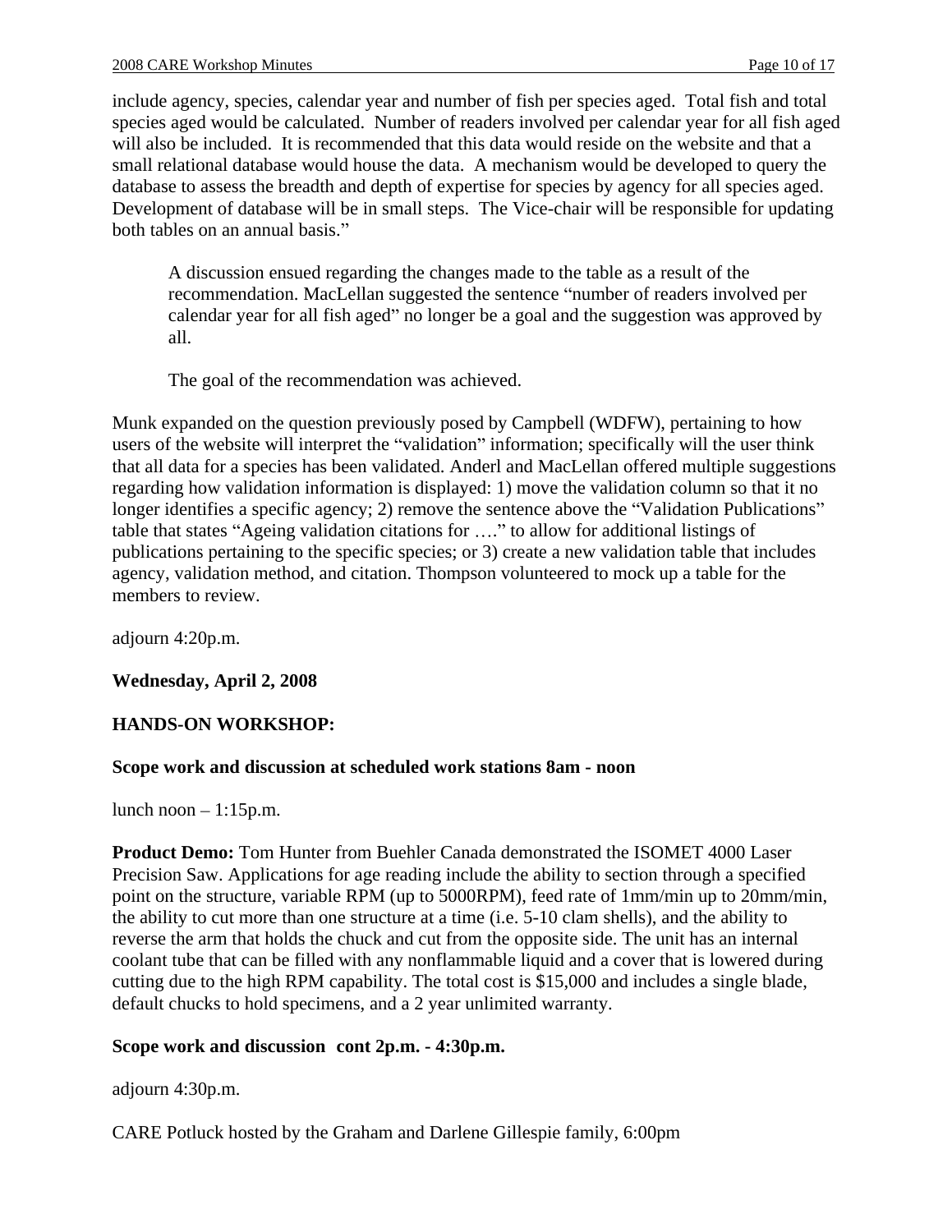#### **Thursday, April 3, 2008**

### **CONCLUDING CARE BUSINESS:**

**Geoduck contest winner:** Omar Rodriguez and Steve Wischniowski came up with the correct age and were each given a prize. The age of the geoduck was 92.

**Updates to CARE website table:** Per earlier discussion and tasking, Thompson presented modifications to the Summary of Age Reading Methods table. The "Validation" column was removed from the Agency Method List table. The sentence above the "Validation Publications" table will now read "Related age and growth research for ...". The table will include validation publications as well as related age and growth research for each species.

Proposed modifications with group edits were approved.

#### **2008 RECOMMENDATIONS**

Draft recommendations were projected for all to discuss and edit. The following are the recommendations resulting from this group discussion:

#### **A. 2008 CARE to CARE**

- 1. **2008CC-01** "Move CARE workshop to off-year from Western Groundfish Conference": The CARE recognizes that their biennial workshop coincides with the biennial Western Groundfish Conference, and that this co-occurrence creates competition for same-year travel money. This can prevent attendance to one or both, and where off-year travel budgets might be underutilized. CARE proposes to move their workshop out of phase to the Western Groundfish Conference. CARE will next convene in 2009, the adjustment year. This will begin the new biennial sequence of 2009, 2011, 2013, etc.
- 2. **2008CC-02** "Add CARE website disclaimer and citation information": CARE recommends adding site and citation information to the CARE website. A new link in the sidebar entitled "Site information" will open a page with the following information:

This website is subject to periodic update and data may not have been formally peer reviewed. If you have specific questions please contact the contributing agencies."

"If you wish to cite the webpage the following format is suggested: Committee of Age Reading Experts (CARE). "Title of Page." Date accessed: <access date> <URL>".

3. **2008CC-03** "Create CARE trial forum": CARE recommends creating a threeyear web-based trial forum for the discussion of age reading topics by the CARE community and other age-reading personnel. Users of the forum would be required to set up a user name and password; anonymous commenting would be disabled. Specific categories would be created for different areas of discussion: Specific species (with Flatfish, Rockfish, Roundfish, Elasmobranches, and Invertebrates as sub-categories), Preparation Methods, Digital Imaging, Equipment, Other and Off Topic. Each user will be able to choose whether they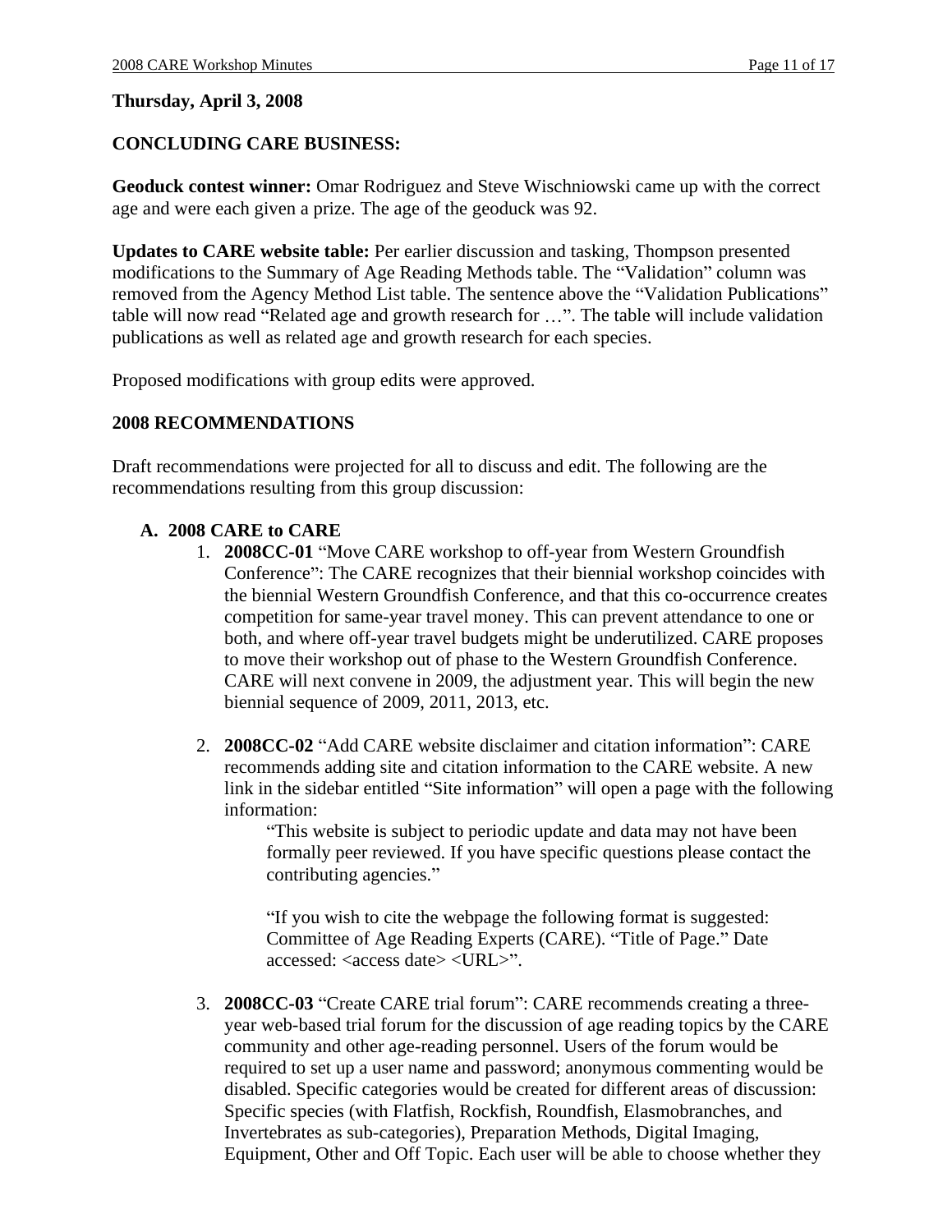receive e-mail notifications of posts for the entire forum, specific categories/sub categories, individual discussions, or none at all. Nikki Atkins (NMFS- NWFSC/PSMFC) will act as Moderator of the forums.

4. **2008CC-04** "Expedite approval of meeting-minutes": CARE recommends expediting their approval of meeting-minutes. The CARE Chair will send an email to workshop participants asking to approve the minutes: Yes or NO. Workshop participants will be given  $\overline{2}$  weeks to reply; if "out of office" emails are received by the Chair, the time frame will be extended per their discretion. Prior to approval, meeting-minutes will be sent out for editing/corrections to members (see Charter protocol). Meeting-minutes will not go out for approval until all edits are complete, and, will not be posted without approval.

#### **FUTURE WORKING GROUPS 2008-2011**

**Manual Committee:** Betty Kamikawa (PSMFC; Lead), Kristen Munk (ADFG)**,** Betty Goetz (AFSC)

**Web Committee:** Jon Short (AFSC; co-Lead) and Nikki Atkins (PSMFC; co-Lead)

**Charter Committee:** Kristen Munk (ADFG; Lead), Shayne MacLellan (CDFO), Delsa Anderl (AFSC) or Betty Goetz (AFSC)

**Sablefish Working Group:** ADFG, CDFO, NMFS-NWFSC/PSMFC, NMFS-AFSC

## **2008-2011\* ADMINISTRATION NOMINATIONS**

**Chair:** Shayne MacLellan (CDFO) **Vice-chair:** Sandy Rosenfield (WDFW) **Secretary:** Jennifer Topping (WDFW)

\*Terms for CARE Administrators begin July 1, 2008. The upcoming three year term includes the adjustment year of 2009, followed by a return to the biennial rotation. Therefore there are two workshops: one each in 2009 and 2011, served by the same Administrators.

**2009 CARE Workshop:** Anderl (NMFS) offered to host the 2009 meeting, to be held at the Sandpoint Lab. Chair MacLellan will work with Anderl on specific dates.

#### **CLOSING REMARKS**

Munk adjourned the 2008 CARE workshop by thanking all the participants, with a round of applause for each: those who gave presentations; Nikki Atkins for the t-shirt design; Darlene Gillespie and family for hosting the potluck; Jon Short and Shayne MacLellan for all their hard work on the website and manual; and Shayne MacLellan and all of the PBS Sclerochronology Lab for putting together a great workshop. Chair adjourned meeting 10:00 a.m.

**10:00a.m. noon Scope work and discussion continued PBS facility tour**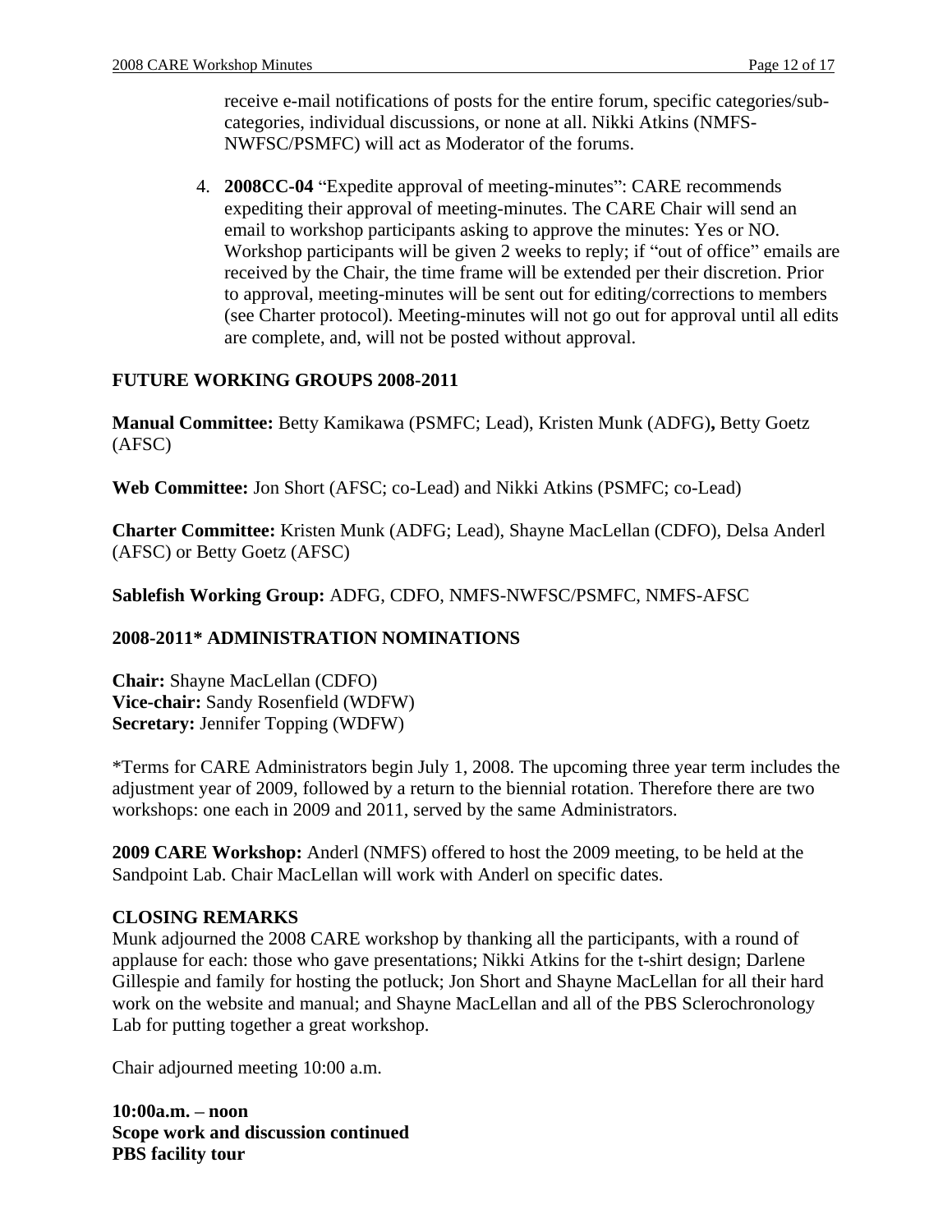**Sablefish Working Group discussion:** Sablefish age readers met to discuss the 2009 sablefish exchange and begin work on the agenda for a collaborative known-age study (Appendix II).

| Attendee             | Agency           | City, State/Province      |
|----------------------|------------------|---------------------------|
| Kristen Munk         | ADFG-ADU         | Juneau, Alaska            |
| Jodi Neil            | ADFG-ADU         | Juneau, Alaska            |
| Phil Cowan           | ADFG-Homer       | Homer, Alaska             |
| Willy Dunne          | ADFG-Homer       | Homer, Alaska             |
| Marian Pfeil         | ADFG-Homer       | Homer, Alaska             |
| Sonya Elmejjati      | ADFG-Kodiak      | Kodiak, Alaska            |
| <b>Karen Charles</b> | <b>CDFO</b>      | Nanaimo, British Columbia |
| Nora Crosby          | <b>CDFO</b>      | Nanaimo, British Columbia |
| Darlene Gillespie    | $\vert$ CDFO     | Nanaimo, British Columbia |
| Joanne Groot         | CDFO             | Nanaimo, British Columbia |
| Mary Jane Hudson     | CDFO             | Nanaimo, British Columbia |
| Diana Little         | CDFO             | Nanaimo, British Columbia |
| Shayne MacLellan     | <b>CDFO</b>      | Nanaimo, British Columbia |
| Sue Mahannah         | <b>CDFO</b>      | Nanaimo, British Columbia |
| Judy McArthur        | <b>CDFO</b>      | Nanaimo, British Columbia |
| Joan Forsberg        | <b>IPHC</b>      | Seattle, Washington       |
| Linda Gibbs          | <b>IPHC</b>      | Seattle, Washington       |
| Robert Tobin         | <b>IPHC</b>      | Seattle, Washington       |
| Steve Wischniowski   | <b>IPHC</b>      | Seattle, Washington       |
| Delsa Anderl         | NOAA-AFSC        | Seattle, Washington       |
| Chris Gburski        | NOAA-AFSC        | Seattle, Washington       |
| Charles Hutchinson   | NOAA-AFSC        | Seattle, Washington       |
| <b>Jon Short</b>     | NOAA-AFSC        | Seattle, Washington       |
| Nikki Atkins         | NOAA-NWFSC/PSMFC | Newport, Oregon           |
| Betty Kamikawa       | NOAA-NWFSC/PSMFC | Newport, Oregon           |
| Patrick McDonald     | NOAA-NWFSC/PSMFC | Newport, Oregon           |
| Omar Rodriguez       | NOAA-NWFSC/PSMFC | Newport, Oregon           |
| Josie Thompson       | ODFW             | Newport, Oregon           |
| Lance Campbell       | <b>WDFW</b>      | Olympia, Washington       |
| Sandy Rosenfield     | <b>WDFW</b>      | Olympia, Washington       |
| Jennifer Topping     | <b>WDFW</b>      | Olympia, Washington       |

**Table 1. CARE Workshop attendees, April 1-3 2008.**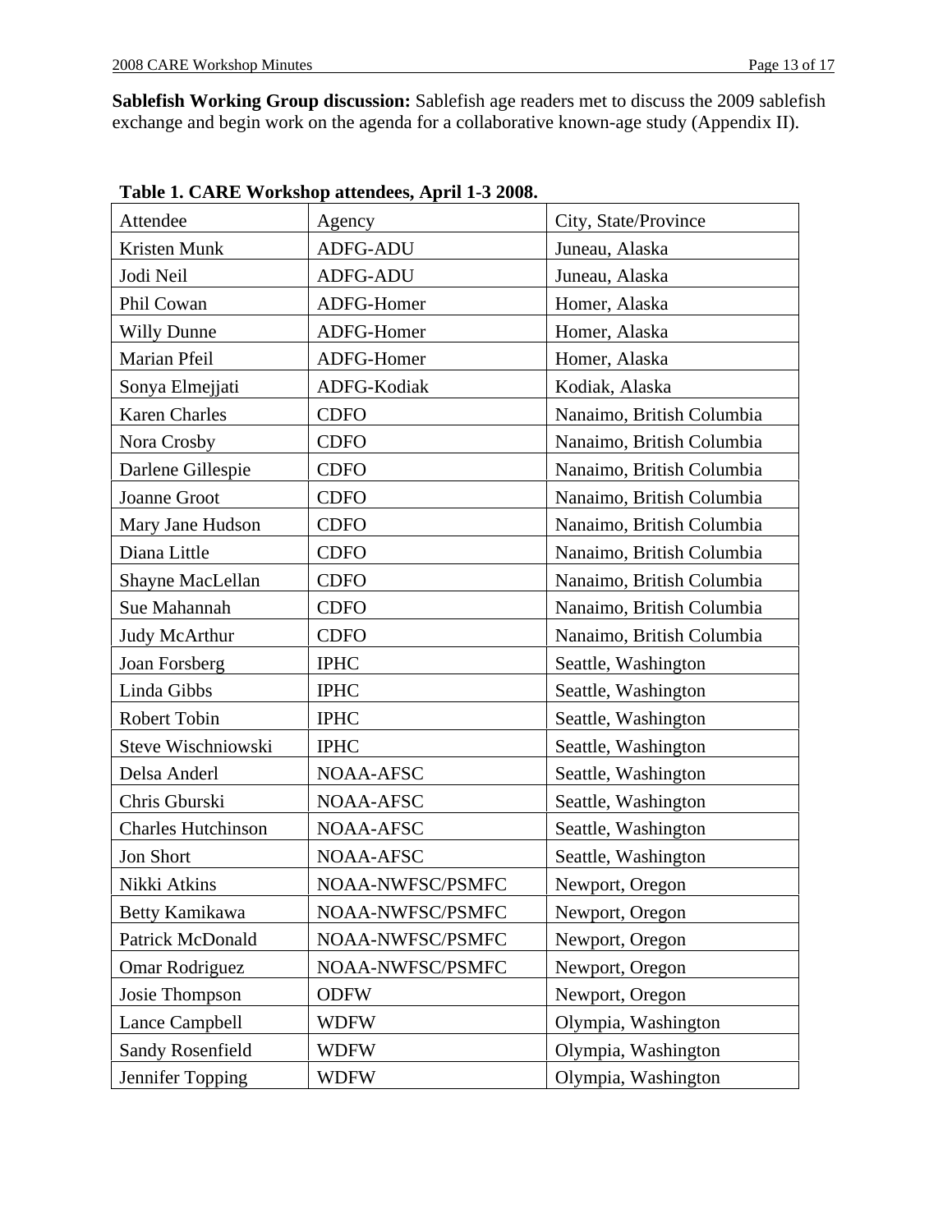# **APPENDIX 1. 2008 CARE MEETING AGENDA**

## Agenda Canada-US Groundfish Committee **Committee of Age Reading Experts** April 1-3, 2008 Nanaimo, British Columbia, CANADA

## **I. Call to Order (8:15 a.m.) – Kristen Munk, Chair**

- II. Host Statement (welcome, building misc, evacuation plan, CARE social, T-shirts, etc)
	- A. Ted Perry
	- B. Shayne MacLellan
- III. Introductions
	- A. Round-table intros (name, agency, yrs as age reader, specialty)
	- B. Attendance sheet
- IV. Approval of 2008 Agenda
- V. Approval of 2006 CARE Workshop Meeting Minutes [~8:40]
- VI. Working Group Reports (brief report of work accomplished 2006-2008) [~8:40-9:10]
	- A. 2007 TSC Meeting/2006 CARE report (Munk)
	- B. CARE Manual (MacLellan)
	- C. Age Structure Exchanges (Vice Chair: MacLellan)
	- D. Website (Short)
- VII. Topics for Discussion/New Business [~9:10-10:45]
	- A. Symposia/Conference Overviews (2y prior to '08CARE): Spain 2007 (MacLellan), 2008 WGC (Dunne), 2007 Sclerochronology Workshop (Munk),
	- B. Updates: ?CARE Manual, ?CARE exchange, etc
	- C. Position Title: Age-reader, Age Reading Specialist, Sclerochronologist, Biochronologist
	- D. Reader Attrition
	- E. Marginal increment determinations, "latitudinal differences in initiation of growth" (Thompson)
	- F. "Joomla 101" (Short)
	- G. CARE Website: citability; disclaimer
	- H. CARE Minutes: completion and posting
	- I. Between CARE meeting activity
	- J. Equipment Reviews: KL1500LCD (Munk?);
	- K. Non-Agenda'd items

 $--$ Break,  $10:00 - 10:20$  ---

- VIII. Agency Overviews (~4min ea) [~45min, 10:45-11:45, 1300-1315]
	- A. CDFG- Erwin (not attending)
	- B. CDFO MacLellan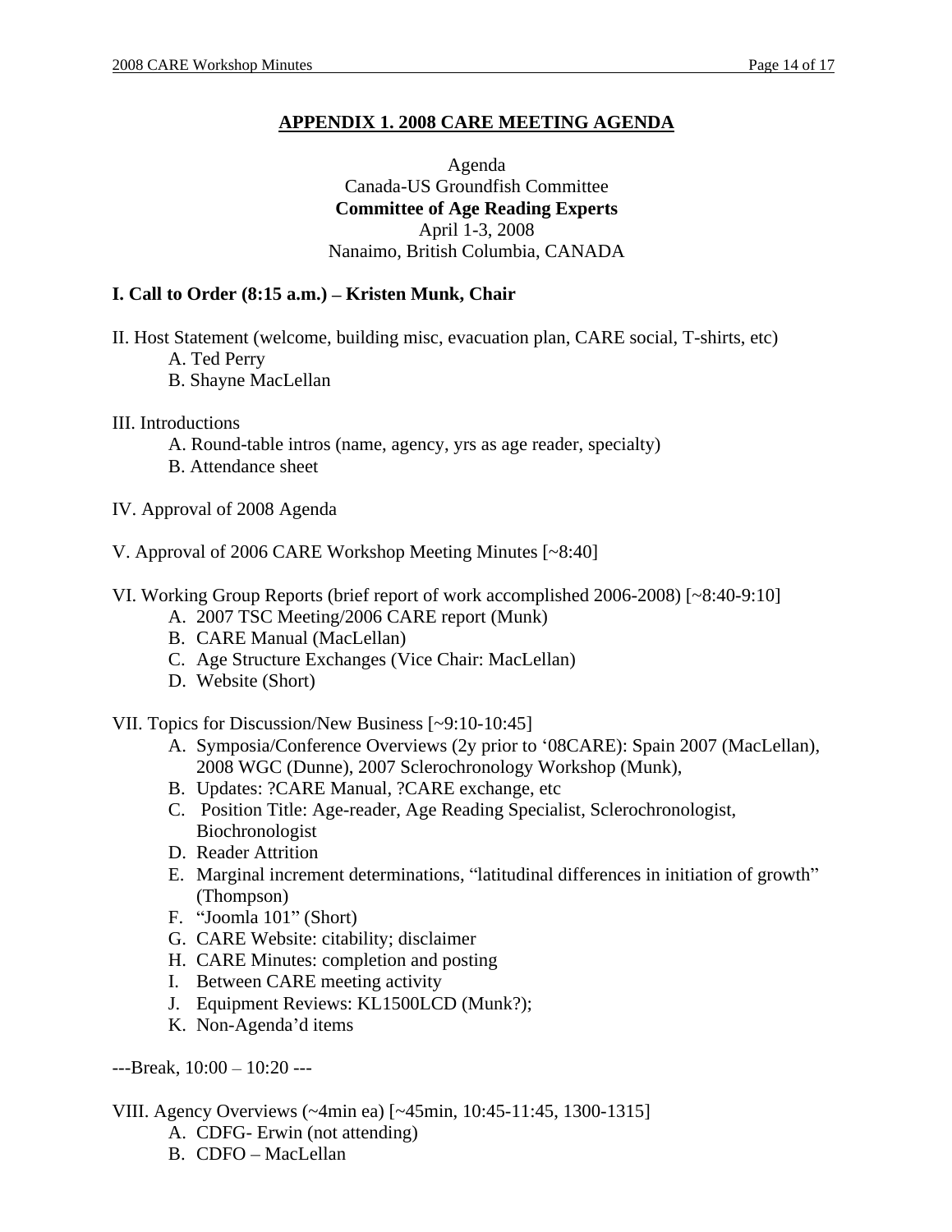- C. IPHC Forsberg?
- D. ODFW Thompson
- E. NMFS-AFSC Anderl
- F. NMFS-NWFSC/PSMFC McDonald
- G. WDFW  $-$  Rosenfield/Topping
- H. ADFG Munk
- --- Lunch 11:45a.m.-13:00p.m.

### IX. Scientific Presentations [12min ea; 13:15-14:00]

- 1. Biochronology (Gillespie)
- 2. Bomb radiocarbon at the AFSC (Anderl)
- 3. Bomb radiocarbon at the ADFG-ADU (Munk; <12min )
- 4. Revisiting a Time-Series of Sablefish Data (Munk; ~6min)
- 5. (added) False annuli identification and mapping in juvenile halibut (Wischniowski)

### X. Recommendations (see Appendix I)

- A. 2007 CARE~TSC
	- 1. TSC to CARE (1)
	- 2. CARE to TSC (na)
	- 3. CARE to CARE (na)
- B. 2006 CARE~TSC
	- 1. TSC to CARE (none made)
	- 2. CARE to TSC  $(1)$
	- 3. CARE to CARE (2)

## XI. Hands-On Workshop

- A. Workshop Organization (calibration list; scope schedule)
- B. Discussion Points (see Appendix II)
- C. Session Work (T-Th/F; attendees welcome and encouraged to continue scopework through Thursday afternoon and Friday morning)
- D. Product Demo (Buehler); Apr2, Wed, 1pm (20min)
- E. Workshop report (form: 1/station)

#### XII. Concluding CARE business (Th morning, 8:15a)

- A. Recommendations: 2008
- B. Administration nominations
- C. Schedule and location of 2010 Meeting
- D. Closing

#### XIII. Adjourn \*~ Noon, April 3, 2008

\* microscope work to continue Thursday afternoon.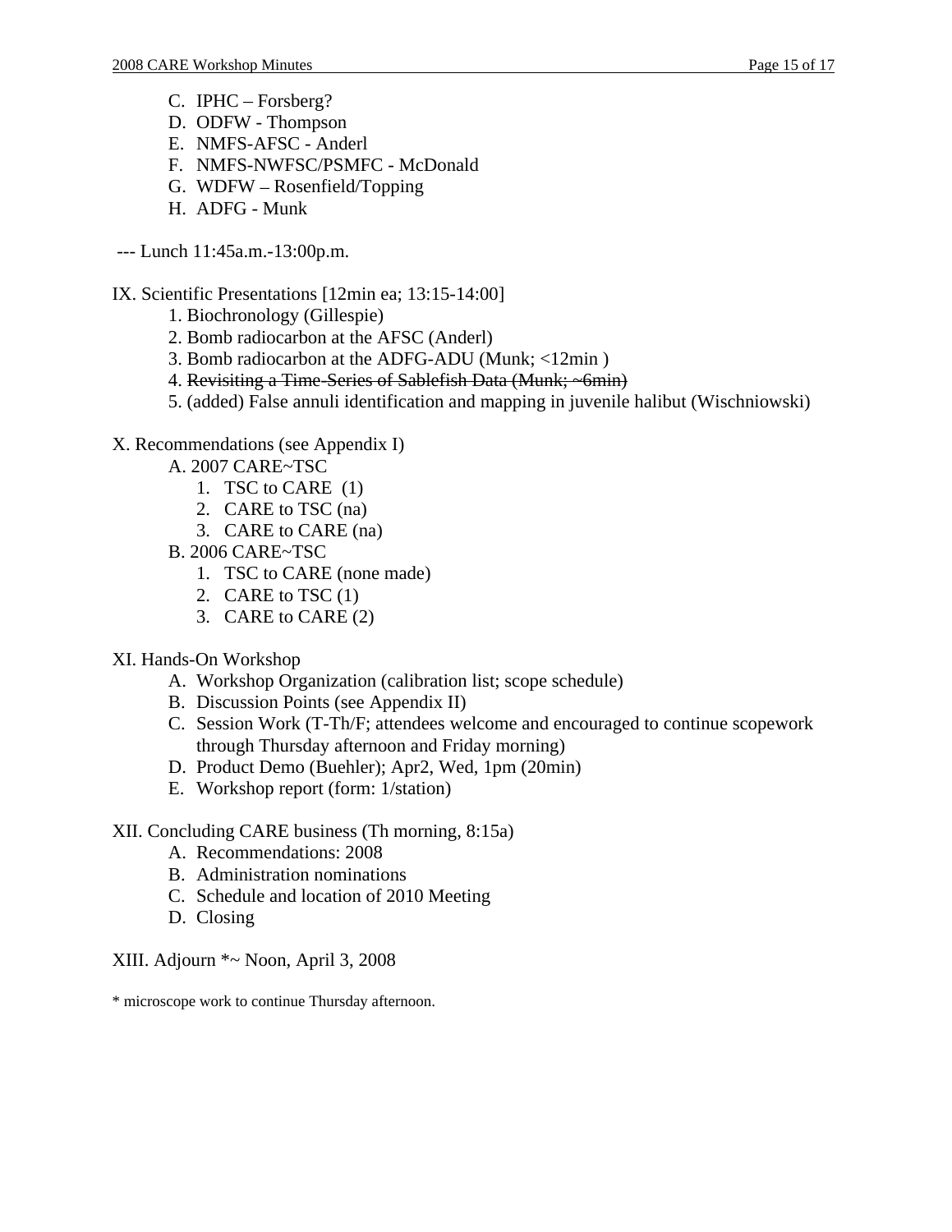# **APPENDIX II. Sablefish ad hoc Working Group Agenda**

Sablefish Age Readers ad hoc Working Group ------ DRAFT ------

Convened April 3, 2008 by the Pacific Northwest Sablefish Age Readers

## Purpose: The contract of the contract of the contract of the contract of the contract of the contract of the contract of the contract of the contract of the contract of the contract of the contract of the contract of the c

The Sablefish Age Readers Ad hoc Working Group first met April 3, 2008 to discuss interest in and goals to firmly document age reading criteria and fundamental differences between stocks originating from southerly to northerly latitudes.

Goals:

1. Document and report current age-reading standards with a comprehensive age structure exchange extensive state of the state of the state of the state of the state of the state of the state of the state of the state of the state of the state of the state of the state of the state of the state of the state of

- 2. Calibrate interpretation of sablefish patterns
- 3. Document and report size differences for up to age-1y (1+[June]) sablefish stocks from south to north
	- I. Document interpretation of sablefish patterns
		- a. Exchange
			- i. Each agency provides sample  $n \sim 24$  (exchange begin Oct 1, 08)
				- 1. Samples made up of Jan-May(June) sample dates, if possible
				- 2. Select proportions in age pools, for ex  $1/3$  ea:  $1-15y$ ,  $16-30y$ ,  $>30y$
			- ii. Each specimen should have 4 halves
				- 1. Each AGENCY new-burns ONE (1) otolith half
					- a. "Lead Ager" responsible for maintaining integrity of sample, for remaining participating age-readers
					- b. Emphasize use of photographs, used by additional agency age-readers
			- iii. Capture month, day, and location (general) will be reported with sample
			- iv. Data sheet  $-$  a single data sheet used by all
				- 1. Mockup due by Aug 1 (Neil)
				- 2. Includes reference images for learning of identified parameters
			- v. Age
				- 1. Transition zone(s)
				- 2. Gage "growth rate" (per pattern)
				- 3. Classify marginal growth (edge)
				- 4. Each agency provides one data set per sample (due Jan 31, 09)
		- b. Images
			- i. Images accompany data sheet to calibrate to data terms
			- ii. Each exchange sample will be accompanied by photographs of  $\sim$ 6 or more specimens and the set of the set of the set of the set of the set of the set of the set of the set of the set of the set of the set of the set of the set of the set of the set of the set of the set of the set of the set of
			- iii. Each agency will annotate an unmarked image with their annuli
				- 1. format to be determined (ppt 1 slide per image, agency files named: "<Sample name>\_<agency name>"?
	- II. Calibrate interpretation of sablefish patterns
		- a. Group discussion/scope work[simultaneous with 2009 CARE Workshop]
		- b. Assessment
			- i. Age data precision (McDonald)
			- ii. Resolution
			- iii. Image comparison